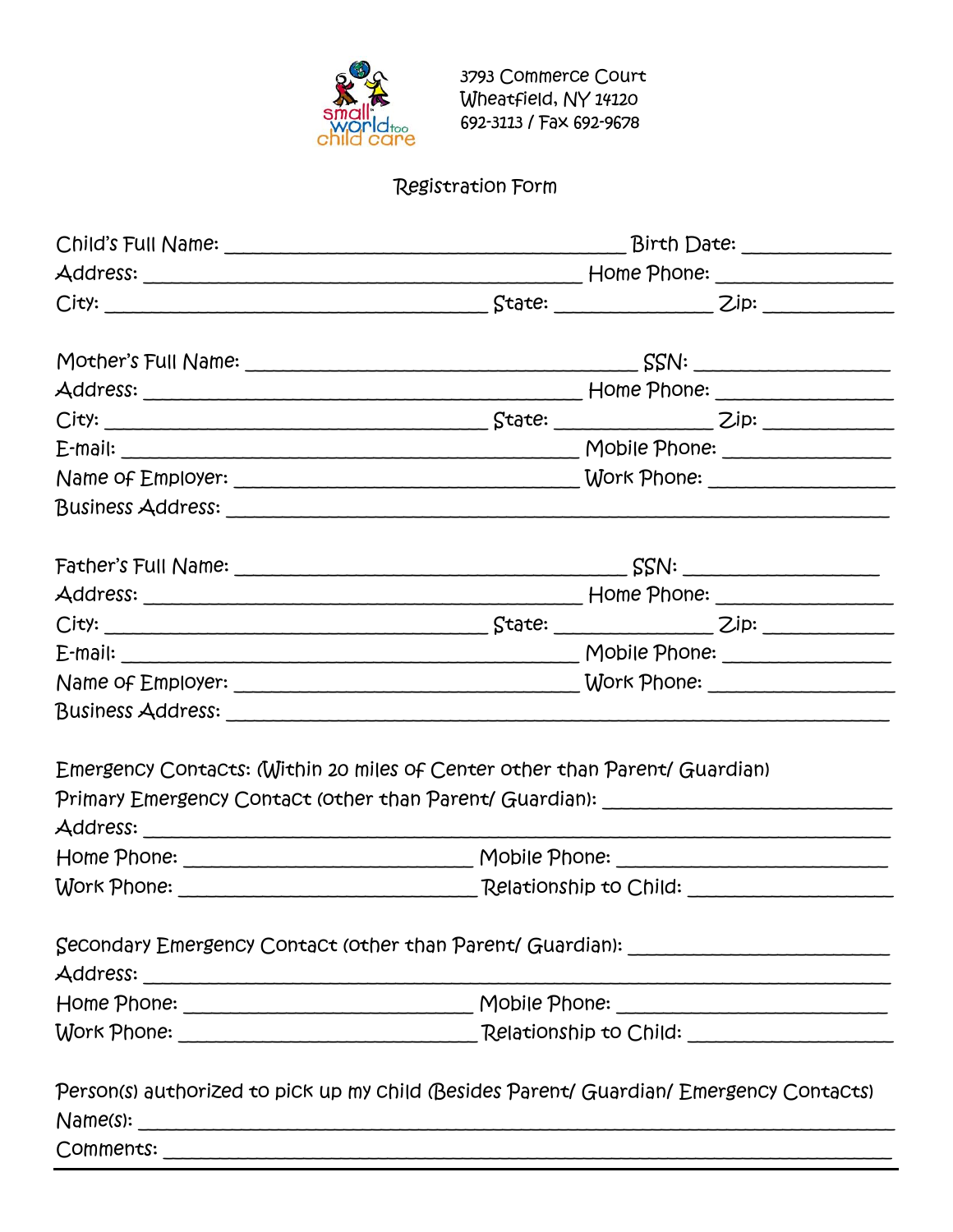

Emergency Release

| Consent to Emergency First Aid & Transportation:            |                                                                                                                                                                                          |
|-------------------------------------------------------------|------------------------------------------------------------------------------------------------------------------------------------------------------------------------------------------|
|                                                             | I hereby give permission that my child __________________________________ may be given                                                                                                   |
|                                                             | Emergency treatment by a staff member at Small World Child Care. I also give permission                                                                                                  |
|                                                             | for my child to be transported by car, ambulance to an emergency center for treatment,                                                                                                   |
| and agree to hold Small World and its employees harmless.   |                                                                                                                                                                                          |
|                                                             |                                                                                                                                                                                          |
| Consent to Medical Care and Treatment:                      |                                                                                                                                                                                          |
|                                                             | In the event that I cannot be contacted immediately, medical or surgical treatment can be                                                                                                |
|                                                             | administered to my child, in case of an accident or emergency, as prescribed by a treating                                                                                               |
| physician, and hold Small World and its employees harmless. |                                                                                                                                                                                          |
|                                                             |                                                                                                                                                                                          |
| Emergency Information                                       |                                                                                                                                                                                          |
|                                                             |                                                                                                                                                                                          |
|                                                             |                                                                                                                                                                                          |
|                                                             |                                                                                                                                                                                          |
|                                                             |                                                                                                                                                                                          |
|                                                             |                                                                                                                                                                                          |
|                                                             |                                                                                                                                                                                          |
| <b>Field Trip Permission</b>                                |                                                                                                                                                                                          |
|                                                             |                                                                                                                                                                                          |
|                                                             | I hereby request that my Child ______________________________, be permitted to participate<br>in field trips, walks around the Business Park, or any other activities that would involve |
|                                                             | taking the child outside of the Center for his/ her benefit in attendance at this facility.                                                                                              |
|                                                             |                                                                                                                                                                                          |
|                                                             |                                                                                                                                                                                          |
| Persons Signing Contract are responsible for repayment:     |                                                                                                                                                                                          |
|                                                             |                                                                                                                                                                                          |
|                                                             |                                                                                                                                                                                          |
|                                                             | I understand this is a legally binding contract, and I have read Small World Child Care's                                                                                                |
| "Parent Handbook," and understand all of the above.         |                                                                                                                                                                                          |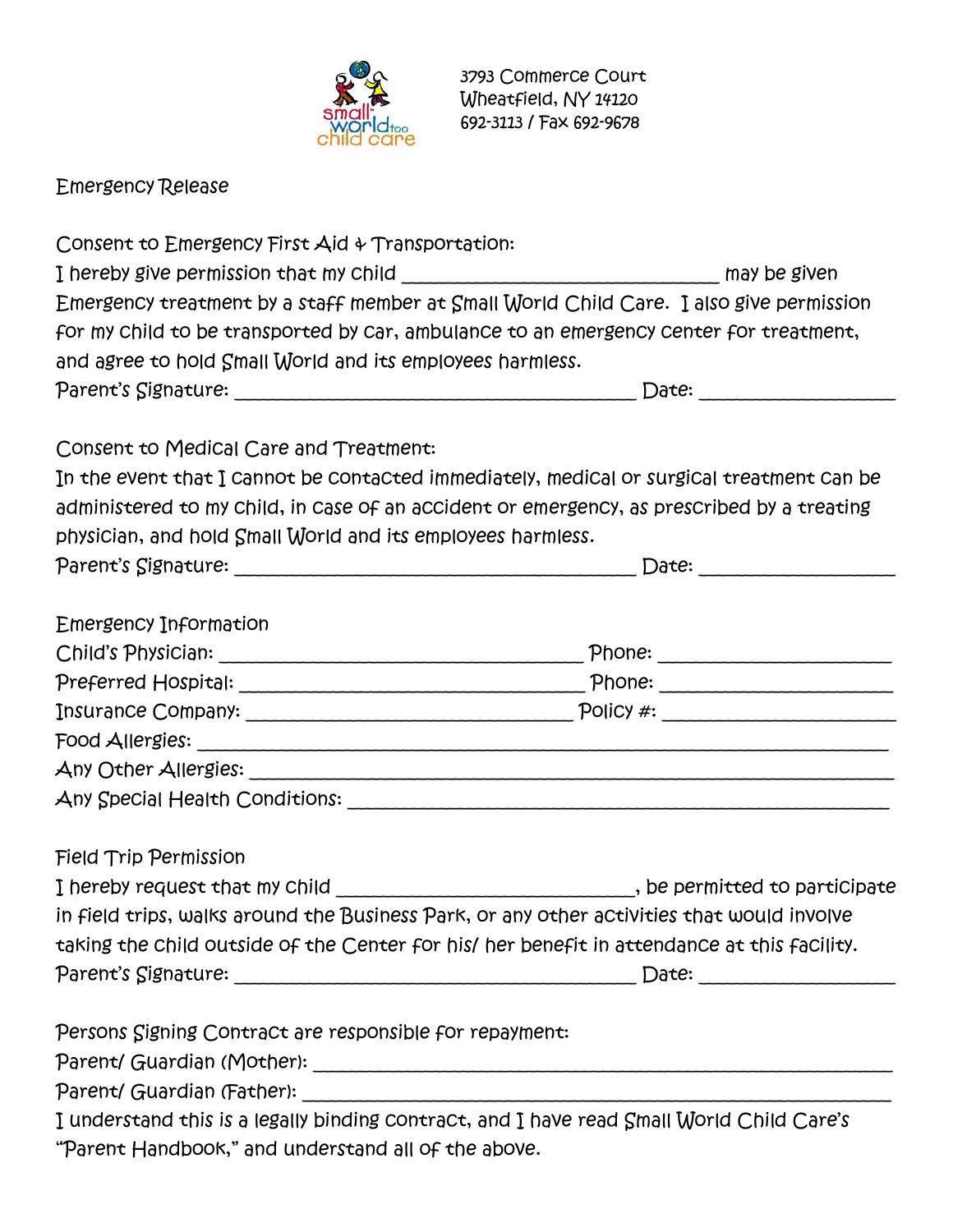

This Contract is made between

And

Katherine G. Edwards

For the care of the following child(ren)

Care will be provided for the following hours; not to exceed 9 hours per day unless special arrangements and fee agreement has been made:

\_\_\_\_\_\_\_\_\_\_\_\_\_\_\_\_\_\_\_\_\_\_\_\_\_\_\_\_\_\_\_\_\_\_\_\_\_\_\_\_\_\_\_\_\_\_\_\_\_\_\_\_\_\_\_\_\_\_\_\_\_\_\_\_\_\_\_\_\_\_\_\_\_\_\_\_\_\_\_\_\_\_\_\_\_\_\_\_\_\_

\_\_\_\_\_\_\_\_\_\_\_\_\_\_\_\_\_\_\_\_\_\_\_\_\_\_\_\_\_\_\_\_\_\_\_\_\_\_\_\_\_\_\_\_\_\_\_\_\_\_\_\_\_\_\_\_\_\_\_\_\_\_\_\_\_\_\_\_\_\_\_\_\_\_\_\_\_\_\_\_\_\_\_\_\_\_\_\_\_\_

\_\_\_\_\_\_\_\_\_\_\_\_\_\_\_\_\_\_\_\_\_\_\_\_\_\_\_\_\_\_\_\_\_\_\_\_\_\_\_\_\_\_\_\_\_\_\_\_\_\_\_\_\_\_\_\_\_\_\_\_\_\_\_\_\_\_\_\_\_\_\_\_\_\_\_\_\_\_\_\_\_\_\_\_\_\_\_\_\_\_ \_\_\_\_\_\_\_\_\_\_\_\_\_\_\_\_\_\_\_\_\_\_\_\_\_\_\_\_\_\_\_\_\_\_\_\_\_\_\_\_\_\_\_\_\_\_\_\_\_\_\_\_\_\_\_\_\_\_\_\_\_\_\_\_\_\_\_\_\_\_\_\_\_\_\_\_\_\_\_\_\_\_\_\_\_\_\_\_\_\_ \_\_\_\_\_\_\_\_\_\_\_\_\_\_\_\_\_\_\_\_\_\_\_\_\_\_\_\_\_\_\_\_\_\_\_\_\_\_\_\_\_\_\_\_\_\_\_\_\_\_\_\_\_\_\_\_\_\_\_\_\_\_\_\_\_\_\_\_\_\_\_\_\_\_\_\_\_\_\_\_\_\_\_\_\_\_\_\_\_\_ \_\_\_\_\_\_\_\_\_\_\_\_\_\_\_\_\_\_\_\_\_\_\_\_\_\_\_\_\_\_\_\_\_\_\_\_\_\_\_\_\_\_\_\_\_\_\_\_\_\_\_\_\_\_\_\_\_\_\_\_\_\_\_\_\_\_\_\_\_\_\_\_\_\_\_\_\_\_\_\_\_\_\_\_\_\_\_\_\_\_

| Monday:    |  |
|------------|--|
| Tuesday:   |  |
| Wednesday: |  |
| Thursday:  |  |
| Friday:    |  |

I agree to pay \$ \_\_\_\_\_\_\_\_\_\_ per week for the care of my child(ren).

Child Care tuition is due the first day your child attends the center for the week. This fee is charged for all days my child is schedules to attend regardless of holidays, sick days, or other absences. Credit for sick days will be credited for the following week.

I agree to abide by the overtime policies and fees set in the Parent Handbook.

All vacations (two week notice required), or scheduled absences are to be in writing.

Two week written notice required if terminating this contract.

I have received and read, understand and agree with the policies and procedures in the Small World Child Care Parent Handbook.

\_\_\_\_\_\_\_\_\_\_\_\_\_\_\_\_\_\_\_\_\_\_\_\_\_\_\_\_\_\_\_\_\_\_\_\_\_\_\_\_\_\_\_\_\_\_\_\_\_\_\_\_\_\_\_\_\_\_\_\_\_\_\_\_\_\_\_\_\_\_\_\_\_\_\_\_\_\_\_\_\_\_\_\_\_\_\_\_\_\_

\_\_\_\_\_\_\_\_\_\_\_\_\_\_\_\_\_\_\_\_\_\_\_\_\_\_\_\_\_\_\_\_\_\_\_\_\_\_\_\_\_\_\_\_\_\_\_\_\_\_\_\_\_\_\_\_\_\_\_\_\_\_\_\_\_\_\_\_\_\_\_\_\_\_\_\_\_\_\_\_\_\_\_\_\_\_\_\_\_\_

Parent/ Guardian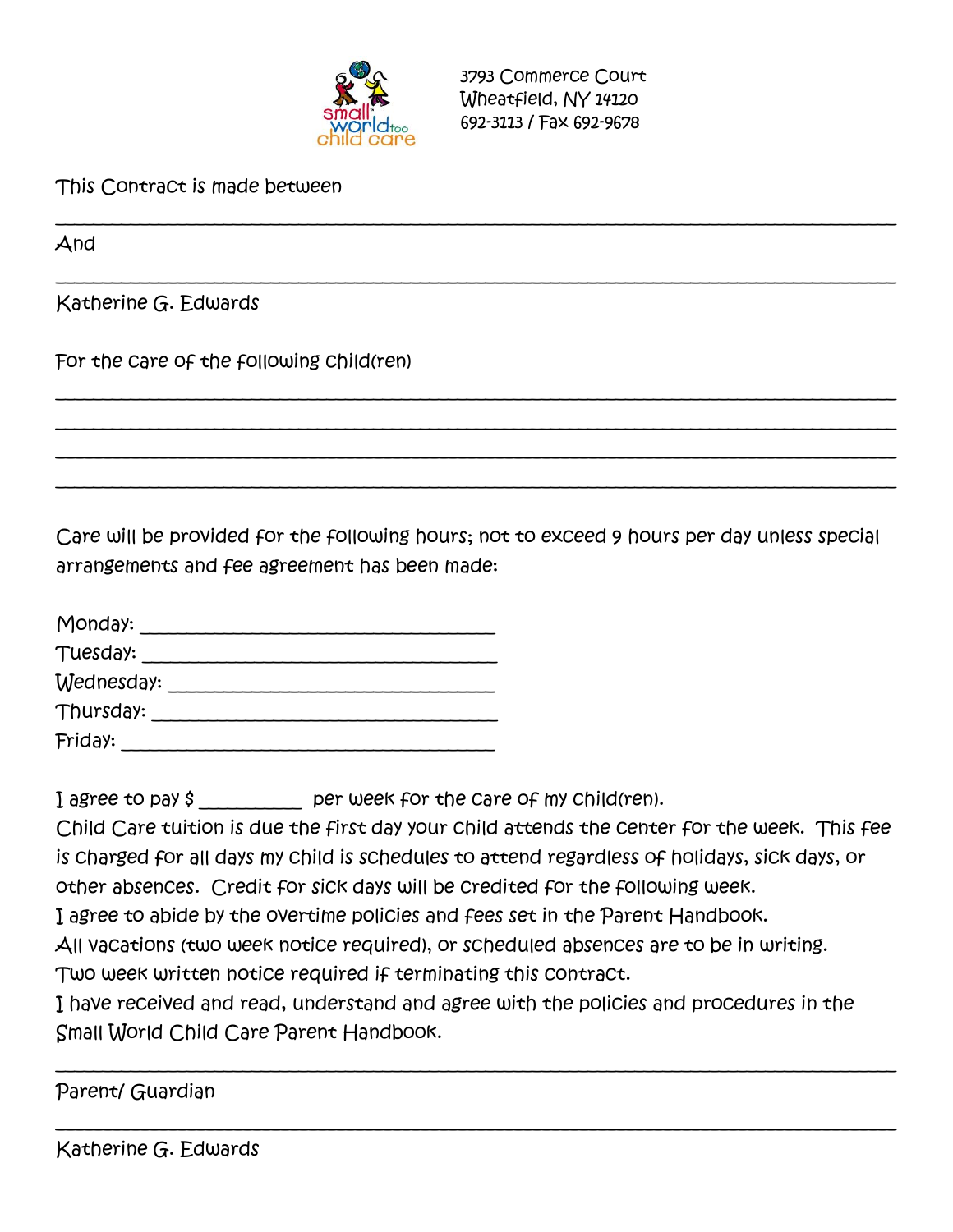

#### Release Form

I hereby consent to the use of photography and/ or television filming taken of my child(ren) for the purpose of newspaper or public television publicity. We will inform all parents before any publication.

| Child's name: |        |      |  |
|---------------|--------|------|--|
| Address:      |        |      |  |
| City:         | State: | Zip: |  |
| Phone:        |        |      |  |
| Signature:    |        |      |  |
| Date:         |        |      |  |

### Social Media Release Form

I hereby consent the use of photographs and/or videos taken of my child(ren) on a Small World social media page such as Facebook. We will inform all parents when pictures will be used. Children's names will not be posted or "tagged" anywhere on Small World's page. We also have security settings that will prevent others from doing so.

| Child's Name: |        |       |  |
|---------------|--------|-------|--|
| Address:      |        |       |  |
| City:         | State: | 7.ip  |  |
| Phone:        | E-Mail |       |  |
| Signature:    |        | Date: |  |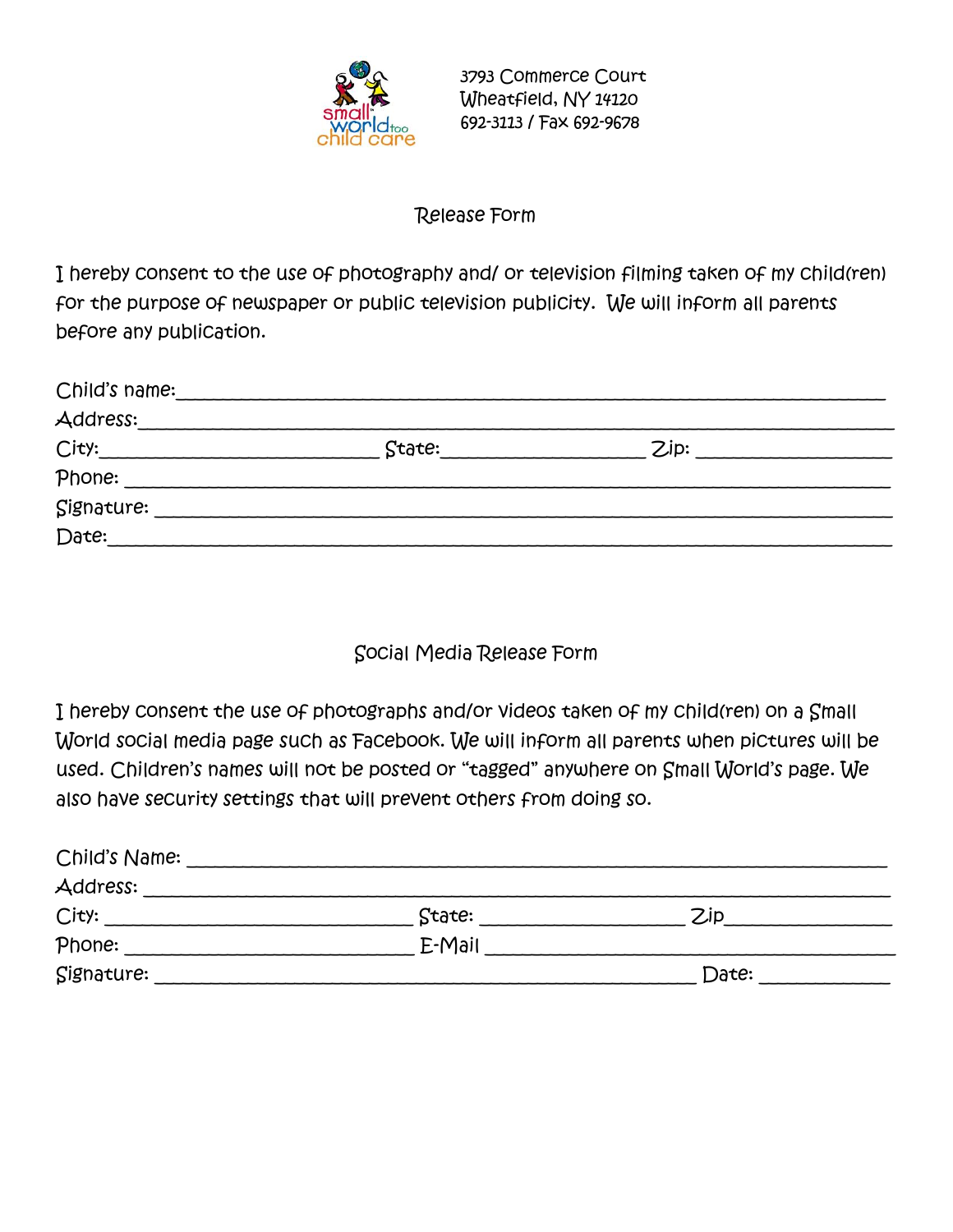

#### Infant Feeding Instructions and Schedule

| Infant's Name: | Date:                                                                                           |
|----------------|-------------------------------------------------------------------------------------------------|
|                | Please initial all that apply and return this form to me on or before your child's first day in |
| attendance:    |                                                                                                 |

- $My$  infant drinks breast milk.
- My infant drinks formula.
- My infant drinks both breast milk and formula.
- $\frac{1}{1}$  will supply my infant's formula:
	- \_\_\_\_\_\_\_\_\_\_\_\_\_\_\_\_\_\_\_\_\_\_\_\_\_\_(Brand of Formula)
- I give permission for the provider to prepare the formula as per the package instructions or in the following manner: \_\_\_\_\_\_\_\_\_\_\_\_\_\_\_\_\_\_\_\_\_\_\_\_\_\_\_\_\_\_\_\_\_\_\_\_\_\_\_\_\_\_\_
- My infant drinks his/ her formula at room temperature.
- \_\_\_\_\_\_ My infant drinks his/ her formula slightly warmed up.
- \_\_\_\_\_\_ My infant is on table food or other individualized food items prepared in the following manner: \_\_\_\_\_\_\_\_\_\_\_\_\_\_\_\_\_\_\_\_\_\_\_\_\_\_\_\_\_\_\_\_\_\_\_\_\_\_\_\_\_\_\_\_\_\_\_\_\_\_\_\_\_\_\_\_\_\_\_\_\_\_\_\_

My infant's feeding schedule is as follows (please specify amounts such as oz. for bottles, tbls for cereal etc):

\_\_\_\_\_\_\_\_\_\_\_\_\_\_\_\_\_\_\_\_\_\_\_\_\_\_\_\_\_\_\_\_\_\_\_\_\_\_\_\_\_\_\_\_\_\_\_\_\_\_\_\_\_\_\_\_\_\_\_\_\_\_\_\_\_\_\_\_\_\_\_\_\_\_\_\_\_\_\_\_\_\_\_\_\_\_\_\_\_\_ \_\_\_\_\_\_\_\_\_\_\_\_\_\_\_\_\_\_\_\_\_\_\_\_\_\_\_\_\_\_\_\_\_\_\_\_\_\_\_\_\_\_\_\_\_\_\_\_\_\_\_\_\_\_\_\_\_\_\_\_\_\_\_\_\_\_\_\_\_\_\_\_\_\_\_\_\_\_\_\_\_\_\_\_\_\_\_\_\_\_ \_\_\_\_\_\_\_\_\_\_\_\_\_\_\_\_\_\_\_\_\_\_\_\_\_\_\_\_\_\_\_\_\_\_\_\_\_\_\_\_\_\_\_\_\_\_\_\_\_\_\_\_\_\_\_\_\_\_\_\_\_\_\_\_\_\_\_\_\_\_\_\_\_\_\_\_\_\_\_\_\_\_\_\_\_\_\_\_\_\_

 \_\_\_\_\_\_\_\_\_\_\_\_\_\_\_\_\_\_\_\_\_\_\_\_\_\_\_\_\_\_\_\_\_\_\_\_\_\_\_\_\_\_\_\_\_\_\_\_\_\_\_\_\_\_\_\_\_\_\_\_\_\_\_\_\_\_\_\_\_\_\_\_\_\_\_\_\_\_\_\_\_\_ \_\_\_\_\_\_\_\_\_\_\_\_\_\_\_\_\_\_\_\_\_\_\_\_\_\_\_\_\_\_\_\_\_\_\_\_\_\_\_\_\_\_\_\_\_\_\_\_\_\_\_\_\_\_\_\_\_\_\_\_\_\_\_\_\_\_\_\_\_\_\_\_\_\_\_\_\_\_\_\_\_\_

My infant's nap schedule is as follows:

| I will update my infant's feeding instruction and schedule in writing as changes occur. |             |
|-----------------------------------------------------------------------------------------|-------------|
| Parent/Guardian Signature:                                                              | $\Box$ ate: |
| Parent/Guardian Signature:                                                              | Date:       |
| Provider Signature:                                                                     | Date:       |

\_\_\_\_\_\_\_\_\_\_\_\_\_\_\_\_\_\_\_\_\_\_\_\_\_\_\_\_\_\_\_\_\_\_\_\_\_\_\_\_\_\_\_\_\_\_\_\_\_\_\_\_\_\_\_\_\_\_\_\_\_\_\_\_\_\_\_\_\_\_\_\_\_\_\_\_\_\_\_\_\_\_\_\_\_\_\_\_\_\_ \_\_\_\_\_\_\_\_\_\_\_\_\_\_\_\_\_\_\_\_\_\_\_\_\_\_\_\_\_\_\_\_\_\_\_\_\_\_\_\_\_\_\_\_\_\_\_\_\_\_\_\_\_\_\_\_\_\_\_\_\_\_\_\_\_\_\_\_\_\_\_\_\_\_\_\_\_\_\_\_\_\_\_\_\_\_\_\_\_\_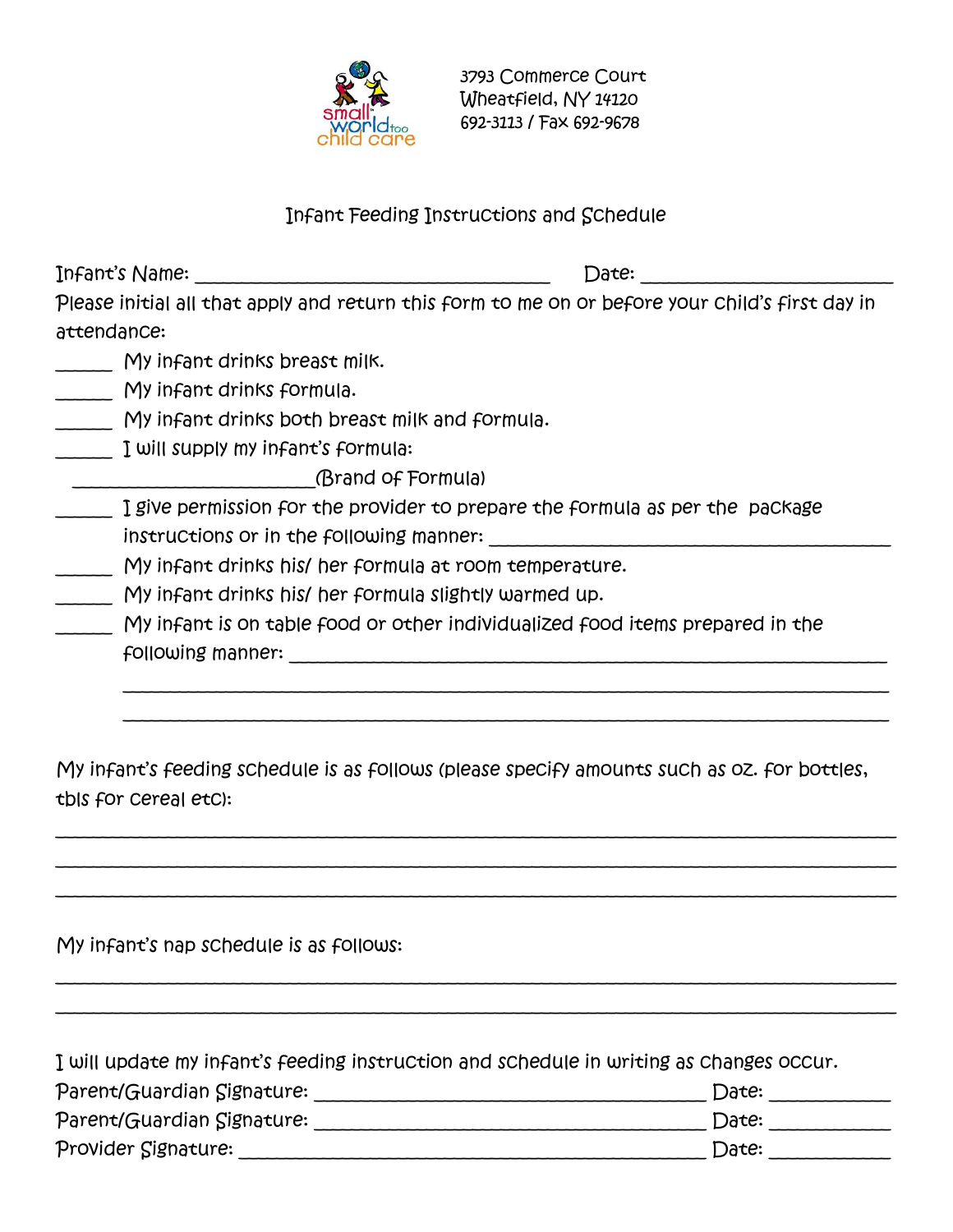

3793 Commerce Court Wheatfield, NY 14120 692-3113 / Fax 692-9678

Welcome to Small World's Infant Room! Here is a list of items your child will need in our classroom. Please label everything with your child's name.

**Diapers Wipes** Change of clothes Bibs \*Diaper cream with permission slip (if needed) \*Blanket- Breathable/ Muslin blankets only (12months and older, as per NYS Regulation) \*Bottles \*Formula, cereal, and/or baby food \*Hat (for sun protection in all temperatures) \*Pacifier (if needed)

\*These are items you may bring in daily, but we do prefer to have them stay in the classroom- labeled and in their own cubbies of course!